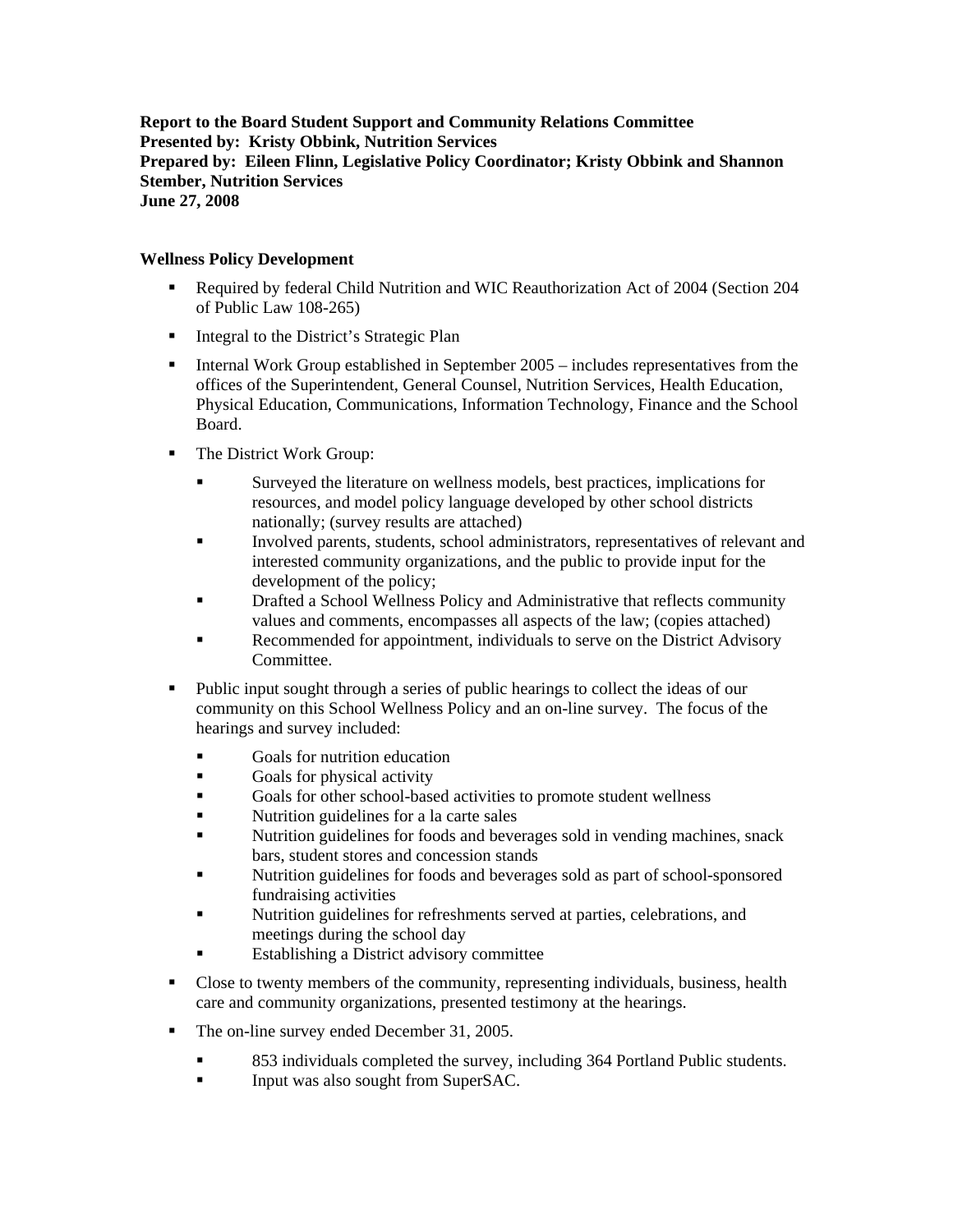- A draft policy and administrative directive (AD) were developed pulling from the survey, testimony, community input and other research undertaken by the Internal Work Group.
	- A group of principals recommended by PAPSA reviewed the drafts and also provided comment and recommendations.
	- Public comment through a Wellness Web page on the District's Website
	- Wellness Advisory Committee (WAC) input
- The School Board adopted the policy June 12, 2006 and then-Superintendent Phillips signed the administrative directive on December 18, 2006. Both the policy and administrative directive require a report by the Wellness Advisory Committee and Superintendent (or designee) to the appropriate School Board committee.

## **Superintendent's Wellness Advisory Committee**

- The Superintendent appointed a Wellness Advisory Committee in February 2006. The WAC is comprised of representatives from district teachers, district students (high school juniors or seniors), district staff, district parents and the Portland-area business, health care and community partners. The Advisory Committee:
	- Assisted with the development of the Wellness Policy and Administrative Directive.
	- Advises the District on issues concerning physical activity, health education, and nutrition.
	- Makes recommendations and updates to the District.
- The WAC met extensively through 2006 and 2007 to provide recommendations and input into the policy and administrative directive. In addition, for the 2007-2008 school year, the WAC provided considerable input into a baseline survey sent to all schools during the Fall of 2007.

## **Legislative activities impacting student wellness**

- The Oregon legislature enacted several pieces of legislation during the 2007 session and the 2008 supplemental which have an impact on student wellness. These include:
	- Department of Agriculture Budget Appropriation bill The annual funding bill for the Oregon Department of Agriculture provided funding for a full-time position Agriculture to provide assistance and planning to school districts on Farm-to-School and School Garden initiatives. (2007 session)
	- **HB** 3141-A –This legislation recalls school districts to implement minimum standards and requirements for physical education in grades k-8 by school year 2017. The act also establishes a minimal grant program to assist school districts in meeting these requirements. (2007 session)
	- HB 2650 This bill established minimum standards for food and beverages sold on school campuses. It also allows school districts to adopt more stringent standards. Portland Public Schools had already implemented many of these standards and in places, went beyond the state requirements. The state requirements go into effect beginning with the 2008-2009 school year. (2007 session)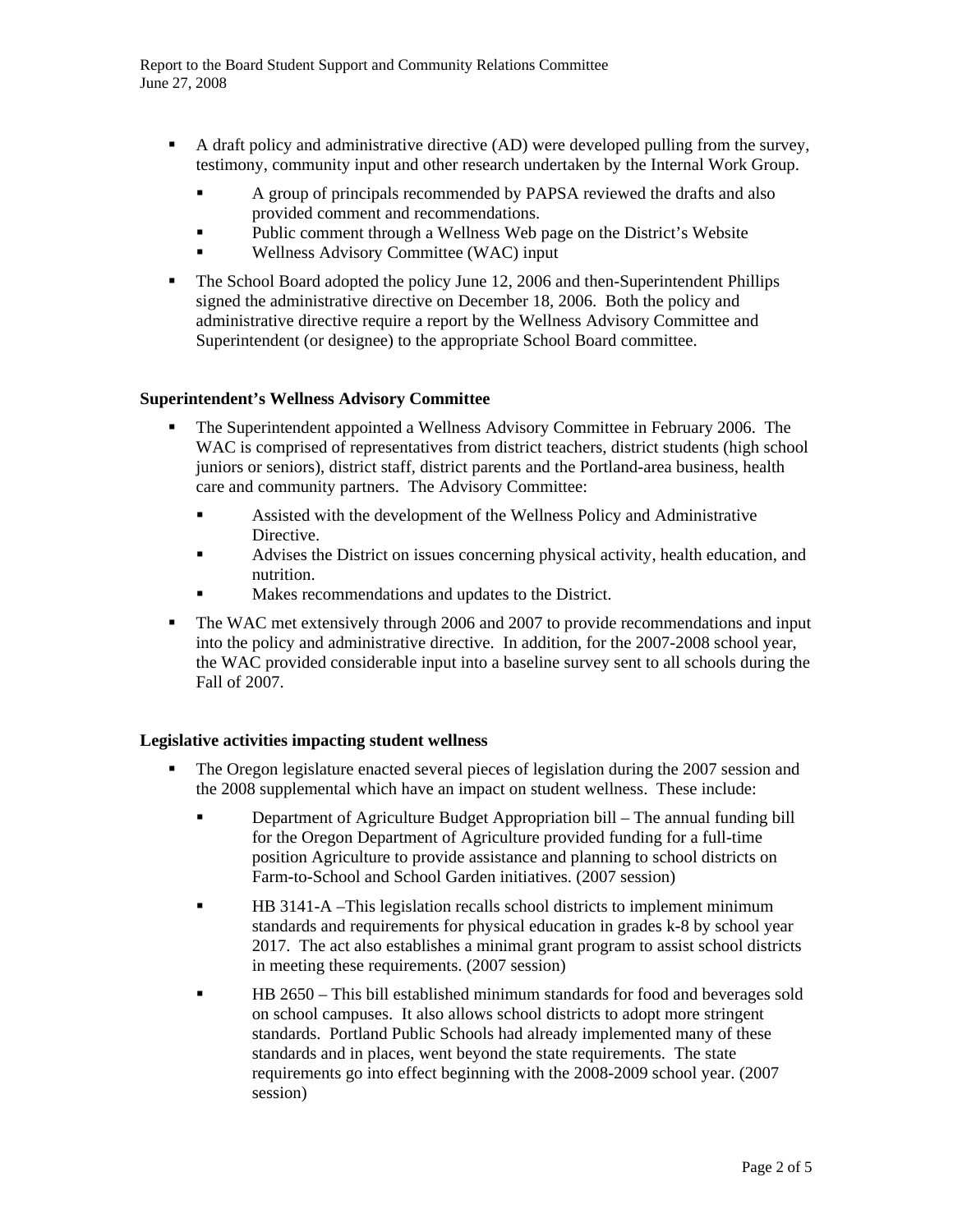HB 3601-A – This legislation created a full-time position within the Oregon Department of Education to provide assistance and planning to school districts on Farm-to-School and School Garden initiatives. This position will work with a counterpart at the Oregon Department of Agriculture. (2008 supplemental session)

## **District Activities Touching on Student Wellness**

- **Physical Education curriculum adoption** 
	- As part of the district's comprehensive core curriculum adoption process, the School Board approved a new core curriculum for Physical Education for all grades. This includes professional development activities for all of the district's physical education teachers.
- Baseline survey of school efforts
	- The Wellness Administrative Directive, requires each school to complete a baseline survey of the school's existing environment as it relates to nutrition, nutrition education, physical education and physical activity programs and practices. This electronic survey was undertaken during the Fall and Winter of the 2007-2008 school year (additional efforts were made from February and March 2008 to capture initial non-responders). The survey also included questions intended to gather information relating to physical education and health education/prevention in order to assist on-going efforts by the Office of Teaching and Learning in curriculum development.
	- The WAC provided considerable assistance in the development of the survey. A handful of schools have yet to complete the survey modules, and the district will continue to work with those schools to get the necessary information. Preliminary survey results are attached to this report.
- Changes to foods and beverages sold on campus:
	- Nutrition Services proactively implemented restrictions on snack food and beverage sales in the 2005-2006 school year in advance of the adoption of the Wellness AD in December 2006.
	- After taking the first steps in 2004-2005 to sell "healthier" snack foods such as baked chips and smaller size cookies, Nutrition Services decided to completely eliminate a la carte sales of snack foods in cafeterias in 2005-2006. In addition to improving nutrition by replacing snack food sales with balanced school lunches (served with unlimited fruits and vegetables and 1% or nonfat milk), the decision to eliminate a la carte sales also promoted equity by eliminating the separate lines of students who could afford to buy a la carte choices from those receiving free and reduced price meals.
	- In 2006-2007, as part of the Wellness AD, Nutrition Services proposed limiting beverage sales to water, 100% juice and low fat or fat-free milk for all grade levels from Pre-K through 12th grade. Previously, this had been the standard for Pre-K through 5th grade and for Middle Schools since 2004-2005, but high schools had continued to sell carbonated soft drinks in vending machines and student stores. Adopting this standard for all grades placed PPS ahead of the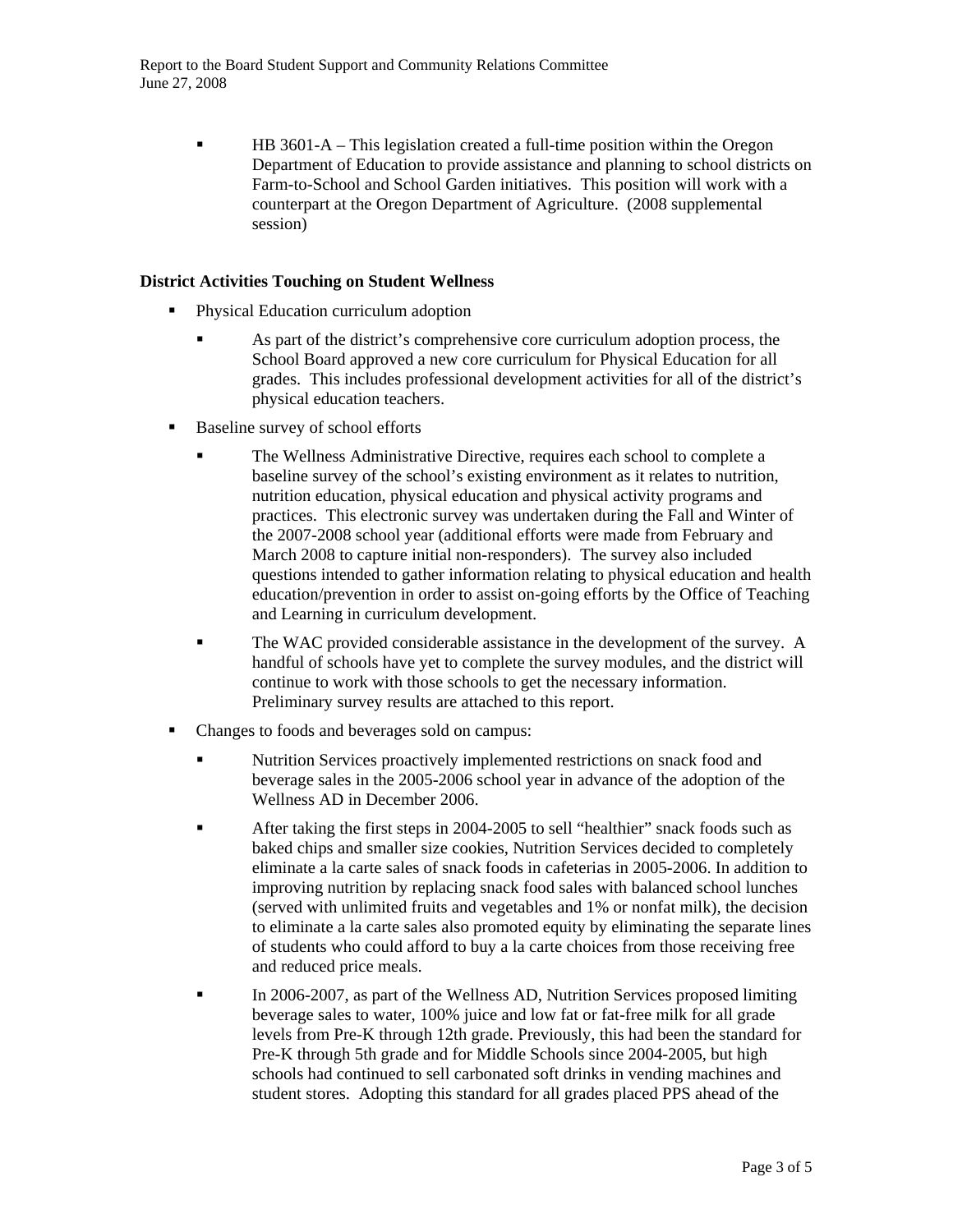majority of school districts in the country in restricting access to minimally nutritious beverages during the school day.

- Nutrition Services provided school administrators with easy-to-implement charts of the new nutrition standards, lists of allowable foods and web sites with nutrition calculators for snack foods to assist schools in implementing nutrition standards for all foods sold at school until 30 minutes after the school day.
- For the 2008-2009 school year, Nutrition Services will streamline and integrate three existing Administrative Directives that address child nutrition programs, vending and nutrition standards for foods sold during the school day.
- For the 2008-2009 school year, Nutrition Services will provide an updated quick reference guide for administrators and school staff incorporating all nutrition standards for snacks and beverages and the new calorie guidelines of Oregon Statute 455, which goes into effect in July 2008.
- Promotion of Dietary Guidelines:
	- Since 1993, Nutrition Services has continued to promote the availability of unlimited fruits and vegetables through self-serve salad bars as a way to promote the US Dietary Guidelines and to reduce waste by allowing students to choose their own servings.
	- **Nutrition Services has increased the whole grain offerings on the menu each year** to gradually win student acceptance for 100% whole wheat bread, rolls, sub buns, hamburger and hotdog buns.
	- **Example 3** Lowering fat content of school meals by offering low fat and nonfat milk and lower fat entrees that are baked not fried has also been an important goal over the last two decades. Restricting French fries to high schools only, serving appropriate portion sizes (3 ounces) and offering French fries only three times per week as a part of a meal is an example of a favorite food being eaten in moderation.
- Farm to School, Local and Sustainable Food Purchasing:
	- Nutrition Services is striving to increase the amount of fresh, local and sustainable foods on the menu each year.
	- In 2006-2007, Nutrition Services introduced the Harvest of the Month program adapted from Abernethy's Vegetable of the Week and developed in partnership with the Abernethy Garden of Wonders program through grant funding. Featured products purchased directly from local farmers included roasted squash, potatoes, asparagus and fresh Oregon strawberries.
	- In 2007-2008, new Harvest of the Month foods introduced included beets, pears, cherry and blackberry cobbler made locally by Willamette Fruit Company of Salem, watermelon, kiwi berries, strawberries, winter squash, salad greens, plums and green beans. Local pizza, a new Zac-Omega breakfast bar and bread products made from Shepherd's Grain sustainable locally produced flour were also added.
	- The Abernethy pilot, which began in 2005-2006, has been successful in testing recipes that are kid-friendly and that can be made using local ingredients and produced by local businesses and purchased for use district-wide. This is the